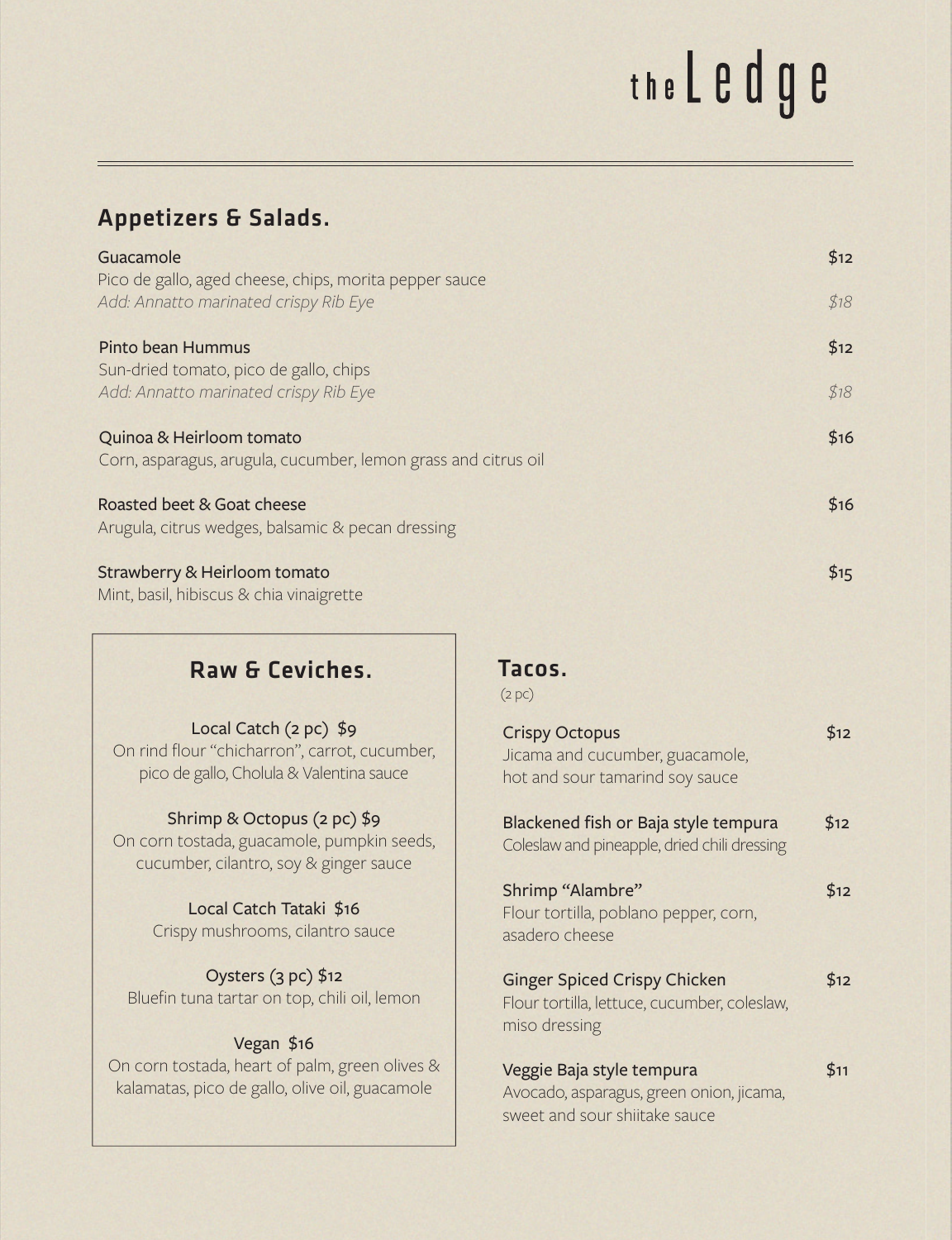#### Hungers.

*Choice of: sea salt fries, sweet potato fries or green salad*

| Beef burger                                                         | \$19 |
|---------------------------------------------------------------------|------|
| Brioche bread, lettuce, tomato, pickles, cheddar cheese, dijonnaise |      |
| Add: Melted cheese with chorizo                                     | \$4  |
| Melted cheddar cheese with chiles toreados                          | \$2  |
| <b>TBLT Sandwich</b>                                                | \$16 |

Turkey ham, bacon, lettuce, tomato, dijonnaise

## **Special platters from the Grill.**

(for two)

*Served with guacamole, chiles toreados, grilled green onions, habanero spiced pineapple, pickled potatoes, assorted sauces, flour & corn tortillas*

| Seafood | \$59 |
|---------|------|
|         |      |

Local catch with black garlic mojo, stuffed clams, annatto marinated octopus and shrimp

#### Prime beef asado \$76

Rib Eye steak, tri-tip steak, bone marrow, "queso fundido" with chorizo

#### Vegan \$38

Eggplant with chimichurri, cauliflower a la "Talla", maitake mushroom on black mole, banana pepper

### Extended Breakfast.

| Chilaquiles green or red sauce<br>Sour cream, aged cheese, onion, cilantro                                         | \$11                 | The Cape Toast<br>Whipped vanilla cream, raspberry, brown sugar | \$15 |
|--------------------------------------------------------------------------------------------------------------------|----------------------|-----------------------------------------------------------------|------|
| Add: Carne asada<br>Grilled chicken breast<br>Fried egg or scrambled                                               | \$19<br>\$18<br>\$15 | syrup, candied almond, mint leaves<br>Avocado Toast             |      |
|                                                                                                                    |                      | Strawberry, burrata cheese, green leaves,                       |      |
| Omelette                                                                                                           |                      | guacamole                                                       | \$15 |
| Chorizo, Oaxaca cheese, poblano chili pepper                                                                       | \$16                 | Iberian ham, heirloom tomato, green leaves,                     |      |
| Sun-dried beef "machaca", panela cheese,<br>refried beans                                                          | \$16                 | guacamole<br>Cured salmon, pickled radish, green leaves,        | \$22 |
| White eggs, spinach, mushrooms, goat cheese                                                                        | \$16                 | guacamole                                                       | \$21 |
| <b>Huevos Rancheros</b><br>Black bean, root beer leaf "acuyo", fried corn<br>tortilla, aged cheese, ranchera sauce | \$14                 |                                                                 |      |